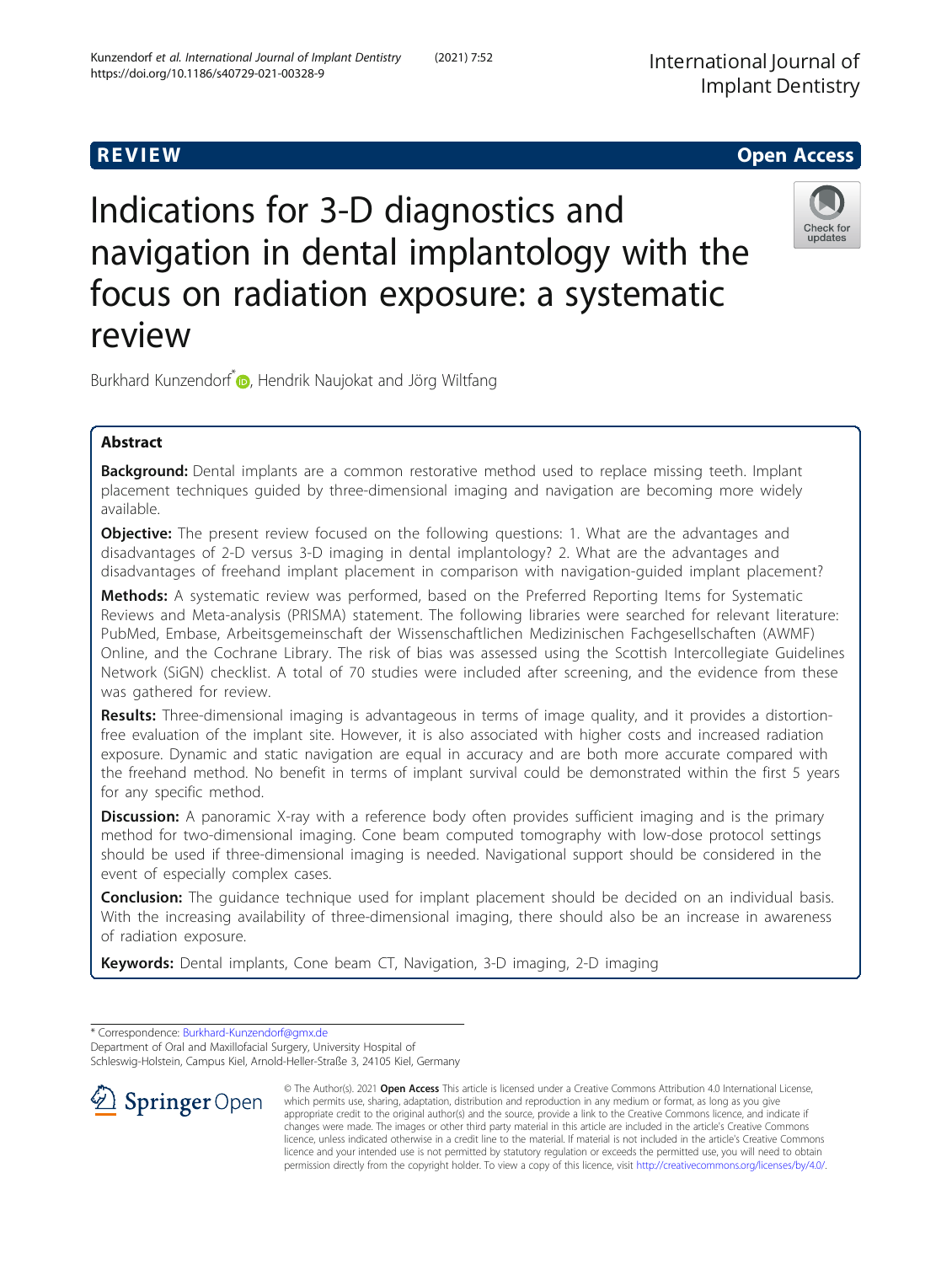### Background

Dental implants are a well-established method of prosthetic oral rehabilitation. High-quality imaging of the bone and surrounding anatomical structures is necessary for proper diagnosis, implant-planning, and implant placement. In many cases, two-dimensional (2-D) radiographic images are sufficient; however, if all relevant anatomical structures cannot be evaluated, or if further information is needed  $[1, 2]$  $[1, 2]$  $[1, 2]$ , three-dimensional  $(3-D)$ imaging might be helpful [[3\]](#page-5-0).

Throughout their history, many dental implants were placed using the freehand method. Although an experienced surgeon can achieve good results with this method, the use of static or dynamic navigation is well established and seems to improve the outcome in terms of placement accuracy, while protecting vulnerable adjacent structures [\[4](#page-5-0)].

The present review was conducted to evaluate the advantages and disadvantages of 2-D versus 3-D imaging techniques, as well as those of different navigation methods. This review aimed to provide a more detailed view of guidance techniques for implant placement.

#### Materials and methods

The present systematic review was based on the Preferred Reporting Items for Systematic Reviews and Meta-analysis (PRISMA) statement, with two focused research questions:

- 1. What are the advantages and disadvantages of 2-D versus 3-D imaging techniques in dental implantology?
- 2. What are the advantages and disadvantages of freehand implant placement in comparison with navigation-guided implant placement?

#### Search strategies

The systematic literature search for the present review was performed using the following databases: PubMed, Embase, Arbeitsgemeinschaft der Wissenschaftlichen Medizinischen Fachgesellschaften (AWMF) Online, and the Cochrane Library. Literature published from 2010 to September 2019 was searched for eligible articles. Endnote X9 was used as the citation software. The search criteria were based on two population, intervention, comparison, outcome (PICO) questions using the following terms:

1. Population: dental implant

Intervention: cone beam computed tomography (CBCT), cone beam CT, multi-slice computed tomography (MSCT), multi-slice CT

Comparison: orthopantomogram, panoramic X-ray, pantomogram, dental panoramic radiograph

Outcome: bone quality, distance measurement, inferior alveolar nerve, incisive nerve, radiation, guideline, review, cost, outcome, resolution, accuracy

2. Population: dental implant, endosseous implant

## Intervention: guided, navigation (static, dynamic) Comparison: freehand

Outcome: accuracy, survival, failure, nerve, periimplantitis, pain, positioning, cleft

The search terms for the two PICO questions lead to a variety of combinations. The following list presents the search combinations as it was used for the main source (PubMed):

1. PICO:

1. CBCT; 2. cone beam CT; 3. orthopantomogram; 4. panoramic X-ray; 5. pantomogram; 6. dental panoramic radiograph: 7. MSCT; 8. multi-slice CT; 9. dental implant; 10. bone quality; 11. distance measurement, 12. inferior alveolar nerve; 13. incisive nerve; 14. radiation; 15. guideline; 16. review; 17. cost; 18. outcome; 19. resolution; 20. accuracy

| Search combinations                                                | Search<br>results | Title<br>/abstract text | Full | Included |
|--------------------------------------------------------------------|-------------------|-------------------------|------|----------|
| (3 OR 4 OR 5 OR 6) AND (1 OR 2 OR 13<br>7 OR 8) AND 10             |                   | 7                       | 4    | 1        |
| (3 OR 4 OR 5 OR 6) AND (1 OR 2 OR 8<br>7 OR 8) AND 11              |                   | 7                       | 5    | 3        |
| (3 OR 4 OR 5 OR 6) AND (1 OR 2 OR 48<br>7 OR 8) AND 12 OR 13 AND 9 |                   | 11                      | 9    | 7        |
| (3 OR 4 OR 5 OR 6) AND (1 OR 2 OR 77<br>7 OR 8) AND 14             |                   | 34                      | 26   | 11       |
| (3 OR 4 OR 5 OR 6) AND (1 OR 2 OR 18<br>7 OR 8) AND 17             |                   | 16                      | 1    | $\Omega$ |
| (15 OR 16) AND 1 AND 9                                             | 86                | 47                      | 24   | 15       |
| 1 AND 7 AND 19                                                     | 29                | 13                      | 10   | 7        |
| 1 AND 7 AND 20                                                     | 42                | 23                      | 18   | 12       |
| (15 OR 16) AND 9                                                   |                   |                         |      | 2        |
| 12 (freehand)                                                      |                   |                         |      | 3        |

2. PICO:

1. freehand; 2. guided; 3. navigation; 4. dental implant; 5. endosseous implant; 6. accuracy; 7. survival; 8. failure; 9. nerve; 10. peri-implantitis; 11. pain; 12. positioning; 13. dynamic navigation, 14. static navigation; 15. cleft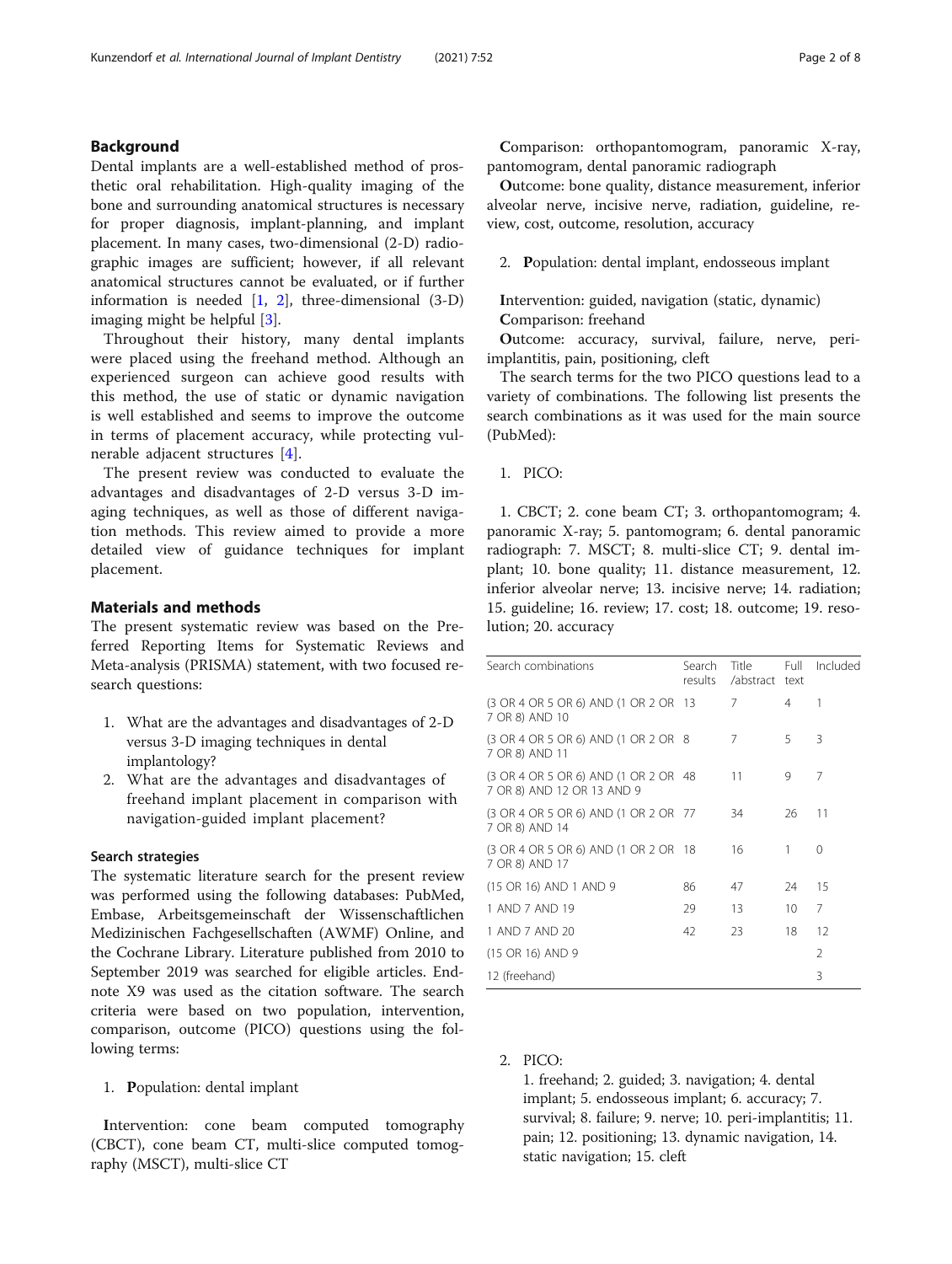| Search combinations                         | Search<br>results | Title/<br>abstract | Full<br>text  | Included      |
|---------------------------------------------|-------------------|--------------------|---------------|---------------|
| 1 AND 2 AND 4 AND 6                         | 13                | 8                  | 6             | 5             |
| 1 AND 2 AND 4 AND 7                         | 4                 | $\overline{4}$     | 3             | $\mathbf{1}$  |
| 1 AND 2 OR 3 AND 4 OR 5<br>AND 8            | $\overline{4}$    | 4                  | 3             | $\Omega$      |
| 1 AND 2 OR 3 AND 4 OR 5<br>AND <sub>9</sub> | $\mathbf{1}$      | 1                  | 1             | 0             |
| 1 AND 2 OR 3 AND 4 OR 5<br><b>AND 10</b>    | 1                 | 1                  | 1             | 0             |
| 1 AND 2 OR 3 AND 4 OR 5<br><b>AND 11</b>    | $\mathcal{L}$     | 2                  | $\mathcal{L}$ | $\mathcal{L}$ |
| 1 AND 2 OR 3 AND 4 OR 5<br><b>AND 12</b>    | 8                 | 5                  | 3             | $\Omega$      |
| 1 AND 2 OR 3 AND 4 OR 5<br><b>AND 15</b>    | $\Omega$          | $\Omega$           | $\Omega$      | $\Omega$      |
| 13 AND 14 AND 4 AND 5                       | 14                | 11                 | 5             | 3             |
| (4 OR 5) AND 1 AND 3                        | $\mathcal{P}$     | 2                  | 2             | 0             |
|                                             |                   |                    |               |               |

#### Study inclusion and exclusion criteria

For study selection, the titles and abstracts were screened first, using the following inclusion criteria: English or German language and a clinical study. Due to the nature of comparative studies involving radiation, experimental studies were included in the search for the first PICO question. After the initial screening process, the studies were evaluated and excluded for the following reasons: studies older than 2010, case reports, and studies with less than 10 participants. The selection process is illustrated in Fig. [1](#page-3-0).

#### Risk of bias assessment for the selected studies

The risk of bias and the quality of the studies were assessed using the Scottish Intercollegiate Guidelines Network (SiGN) checklist.

#### Results

#### Study selection

Overall, the research questions led to a variety of subtopics. Sufficient quality and quantity of data were available; however, due to the heterogeneity of the material, conducting a meta-analysis was not feasible. The study types varied by topic, for example, studies on radiation exposure tended to be experimental with a highly consistent setup, implant accuracy, and survival were primarily investigated in retrospective analysis and summarized in reviews, although randomized controlled trials were available.

Overall, 4 guidelines, 12 systematic reviews, 15 narrative reviews, 8 randomized controlled trials, 1 prospective cohort study, 10 retrospective analyses, and 20 experimental studies were included in the present review, emphasizing the broad availability of guidelines and systematic reviews.

#### Risk of bias

The risk of bias in the studies was assessed using the SiGN-checklist [[5\]](#page-5-0). Overall, it appeared that there was a low risk of bias due to the high quality and the large number of studies available. The risk of bias for the included studies is listed in the attached evidence table (see Additional file [1\)](#page-5-0).

#### Indications for 3-D imaging

In order to safely and accurately place an implant, there must be, in addition to the relevant clinical information, a sufficient radiological image of the bone and adjacent tissue and anatomic structures [\[6](#page-5-0), [7](#page-5-0)]. A basic principle, when using radiation for diagnostics, is that the lowest amount of radiation should be used to obtain the required information [\[8](#page-5-0)]. Usually, a 2-D image with a reference body, like a panoramic X-ray, provides sufficient information [[2,](#page-5-0) [9,](#page-5-0) [10](#page-5-0)]. If 2-D imaging is not sufficient, 3-D imaging, such as CBCT is needed [\[11](#page-5-0)]. Occasionally, clinical information highlights the need for 3-D imaging, making 2-D imaging unnecessary. When there are questions about the soft tissue, the patient has to be referred to a specialist for computed tomography (CT) or magnetic resonance imaging (MRI).

#### Image quality

In general, 3-D images are superior to 2-D images in terms of image quality, as the bone can be clearly visualized distortion-free in all planes [[9,](#page-5-0) [12\]](#page-5-0), there are no overlay effects, and the relationship to the surrounding structures is more evident [[13,](#page-5-0) [14\]](#page-6-0). Additionally, the trabecular bone structure [[15](#page-6-0)–[20](#page-6-0)] and the need for augmentation can be evaluated more accurately in 3-D imaging [[2,](#page-5-0) [9](#page-5-0), [14](#page-6-0)]. Despite these advantages, in some studies, CBCT images appear to have errors that may exceed 1 mm in the measurements typically used for dental implants [[21](#page-6-0)]. This accuracy seems to be similar with that of conventional CT [\[22](#page-6-0)–[24](#page-6-0)]. One disadvantage of 3-D imaging compared with 2-D imaging is that the radiation exposure is usually higher with 3-D imaging [\[25\]](#page-6-0).

#### Radiation exposure

The effective dose of a standard panoramic radiograph is 2.7–24.5 μSv  $[26–30]$  $[26–30]$  $[26–30]$  $[26–30]$  $[26–30]$ , versus 5 μSv for a single-tooth radiograph [\[30\]](#page-6-0). In contrast, the effective dose of a conventional CT scan ranges from 180-2100  $\mu$ Sv [\[31\]](#page-6-0), and from 10-1000 μSv on CBCT [\[27](#page-6-0), [30,](#page-6-0) [32\]](#page-6-0). The effective dose of CBCT for dentoalveolar imaging is  $11-674 \mu Sv$   $[27, 30, 33, 40]$  $[27, 30, 33, 40]$  $[27, 30, 33, 40]$  $[27, 30, 33, 40]$  $[27, 30, 33, 40]$  $[27, 30, 33, 40]$ [34](#page-6-0)], and ranges from 11–96.2 μSv based on the scan protocols used for implant planning [[35](#page-6-0)]. Such a wide range of effective doses puts an emphasis on patient- [[36\]](#page-6-0) and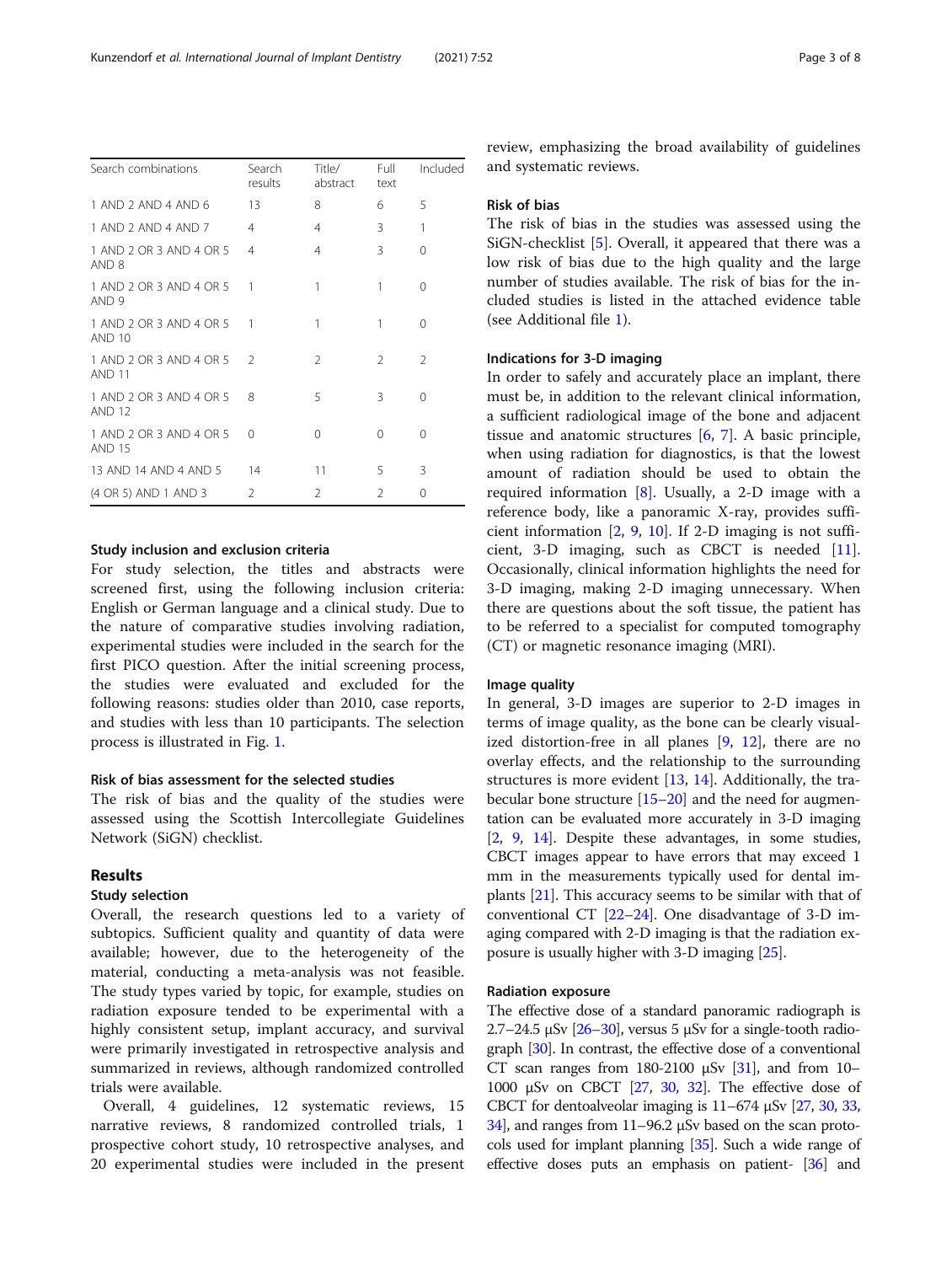<span id="page-3-0"></span>

question-specific imaging protocol settings [[28](#page-6-0)], such as low dose protocols [\[14](#page-6-0), [35](#page-6-0), [37](#page-6-0)], to follow the as low as diagnostically acceptable (ALADA) principle [\[8,](#page-5-0) [14,](#page-6-0) [37,](#page-6-0) [38\]](#page-6-0).

### Visibility of anatomical structures in 3-D images

Many anatomical structures, such as the incisive nerve [[35,](#page-6-0) [39](#page-6-0), [40](#page-6-0)], the alveolar inferior nerve [\[41](#page-6-0)], and its anterior loop [\[40,](#page-6-0) [42\]](#page-6-0), are more easily visualized on CBCT images [\[14](#page-6-0)] in contrast to 2-D images. Since measurement inaccuracies in CBCT scans can exceed 1 mm, a safety margin of 2 mm from vital structures should be utilized in implant planning [\[21](#page-6-0), [37\]](#page-6-0). Although the peri-implant tissue can be visualized on CBCT

images [\[43](#page-6-0), [44\]](#page-6-0), a single-tooth radiograph should be the first choice [\[14,](#page-6-0) [43,](#page-6-0) [45,](#page-6-0) [46\]](#page-6-0).

### Indications for navigation for dental implantology

Dental implant placement guided by dynamic or static navigation is more accurate than the freehand technique [[4,](#page-5-0) [14](#page-6-0), [47](#page-6-0), [48\]](#page-6-0). In digital implant planning, 3-D imaging of the implant site is integrated into a planning software, and the implant is virtually placed. This information can then be applied to the patient by static navigation via a drilling template or by dynamic navigation with live feedback of the position of the instrument in the patient's mouth [\[49](#page-6-0)].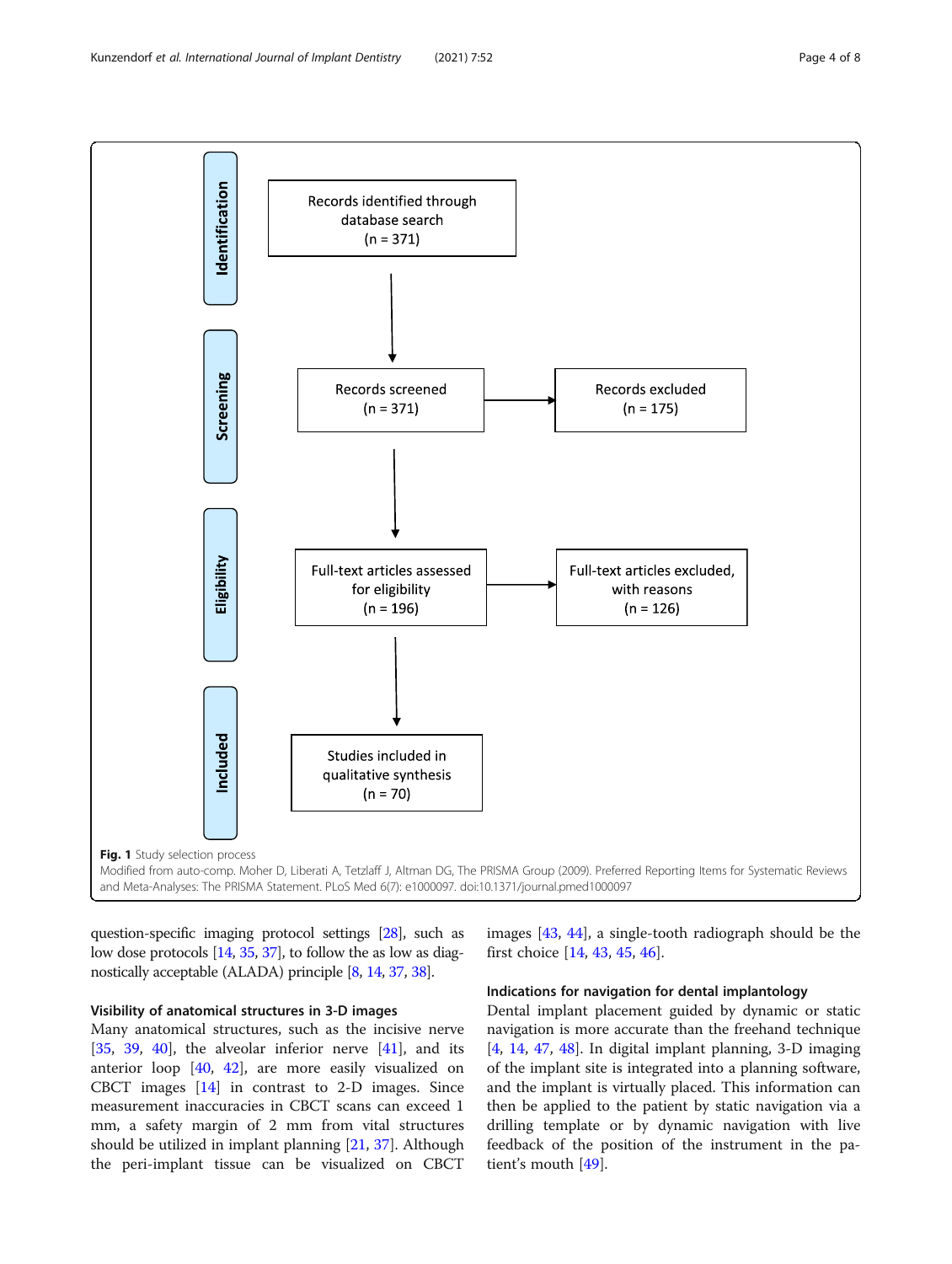#### Virtual planning

The 3-D images uploaded into the software enable the user to identify the structure and dimensions of the imaged bone. Virtual implant databases are part of the software and have information on the length, diameter, shape, and type of implants available. Therefore, the most suitable implant, site, and orientation can be selected. This information can be exported to plan the navigation.

#### Dynamic navigation

For dynamic navigation, the patient has to wear a reference marker attached to a dental splint during image data acquisition. Intraoperatively, this marker serves as a reference point so that the orientation of the registered instrument can be displayed live on-screen [[50\]](#page-6-0). This constant feedback enables the surgeon to place the implant with the precision that would be achieved with static navigation [\[51](#page-6-0)].

#### Static navigation

A drilling template can be created from the data output from the planning software in a variety of ways, such as 3-D printing or computer-aided manufacturing. The drilling template can provide the position, depth, and angulation of the implant. Intraoperatively, the template can be supported by different tissues, although teethand gingiva-supported templates are more accurate when compared with bone-supported templates [\[52](#page-6-0)]. Transgingival implantation using a drilling guide reduces postoperative pain as well as the need for analgesics, when compared with open flap surgery [[53](#page-7-0)]. Many patients, especially those with preexisting conditions such as bleeding disorders, may benefit from transgingival, template-guided implant placement; however, the availability of keratinized gingiva at the implant side must be sufficient [\[37\]](#page-6-0).

#### Accuracy of implant placement

When comparing freehand with static and dynamic navigation-guided implant placement, either type of navigation allows for more accurate placement than the freehand technique [[4](#page-5-0), [47](#page-6-0), [48](#page-6-0), [54](#page-7-0)–[58\]](#page-7-0). A mean difference in angular deviation of − 5.54 ° and an apical deviation of 0.83 mm were calculated in a meta-analysis comparing navigation-guided vs. freehand placement [\[4](#page-5-0)]. Static and dynamic navigation techniques seem to be comparable in accuracy [\[51](#page-6-0)]. In randomized controlled trials, the deviation of the implant axis and the position of the implant tip for dynamically and statically navigated implants are as follows: 2.84 ± 1.71° and 1.28 ± 0.46 mm, and 3.06 ± 1.37° and 1.29  $± 0.5$  mm, respectively [[37,](#page-6-0) [48](#page-6-0), [51](#page-6-0)].

#### Implant survival

In randomized controlled trials, there was no evidence of any benefit for implants placed with navigationalguidance, particularly in terms of implant survival, periimplant bone loss, or bleeding on probing after one and three years post-implantation [\[59\]](#page-7-0). After 5 years, clinically insignificant marginal bone loss was detected at implants placed with navigation [[53](#page-7-0)]. Postoperative swelling and bleeding, however, were reduced [\[37,](#page-6-0) [53](#page-7-0), [54,](#page-7-0) [59](#page-7-0)–[61\]](#page-7-0) due to the minimally invasive approach provided by navigation-guided dental implant placement [[60\]](#page-7-0).

#### **Discussion**

The basis for safe implant placement is a good understanding of the patient's anatomy. A 2-D image, in combination with a clinical examination, is sufficient in many cases. A panoramic X-ray with a reference body should be used when possible. While 3-D images are superior in terms of image quality  $[13]$  $[13]$ , they also have a higher radiation dose and cost. Higher accuracy can be achieved with static or dynamic navigation guidance, when compared with freehand implant placement, although more preoperative planning is necessary [\[14](#page-6-0)]. The radiation exposure from 3-D imaging is generally higher than that of 2-D imaging; however, there is a wide range, based on the scanning protocol [[26](#page-6-0), [32,](#page-6-0) [62](#page-7-0)]. Comparing the radiation exposure of conventional CT scans with CBCT, conventional scans generally have higher doses, despite an overlapping range of some indications [\[34](#page-6-0), [63](#page-7-0)]. For implantology, CBCT should be the first choice for 3-D imaging in most cases [[14,](#page-6-0) [64](#page-7-0)]. Furthermore, radiation exposure is highly dependent on the equipment and settings utilized. A reduction in exposure can be achieved by shielding vulnerable tissues such as the thyroid gland  $[26]$  $[26]$ , by reducing the field of view  $[65]$  $[65]$ , the acquisition time(s), the tube voltage, or by increasing the voxel size [\[8](#page-5-0), [32](#page-6-0)]. Many CBCT scanners have programmed these settings as low-dose protocols, which are typically sufficient to provide the information required for dental implantology [[8,](#page-5-0) [14,](#page-6-0) [35,](#page-6-0) [37,](#page-6-0) [66](#page-7-0)].

In complex cases, 3-D images may be preferable [[13](#page-5-0), [67\]](#page-7-0). Examples of these instances are as follows: anatomical variations of the bone [[68](#page-7-0)], insufficient visibility of vital structures on 2-D imaging, pathological changes visualized on 2-D imaging, pre-existing conditions, previous surgery in the maxillary sinus [[14](#page-6-0)], for certain guided implantological methods  $[14]$  $[14]$ , and for detecting possible complications after augmentation or implantation [\[13](#page-5-0), [32](#page-6-0), [69](#page-7-0)].

To achieve high accuracy with navigational-guidance, the workflow must be well established, since inaccuracies in each individual step can compound on each other [[70\]](#page-7-0). For example, the positioning of the drilling template must be secured. To ensure a safe and correct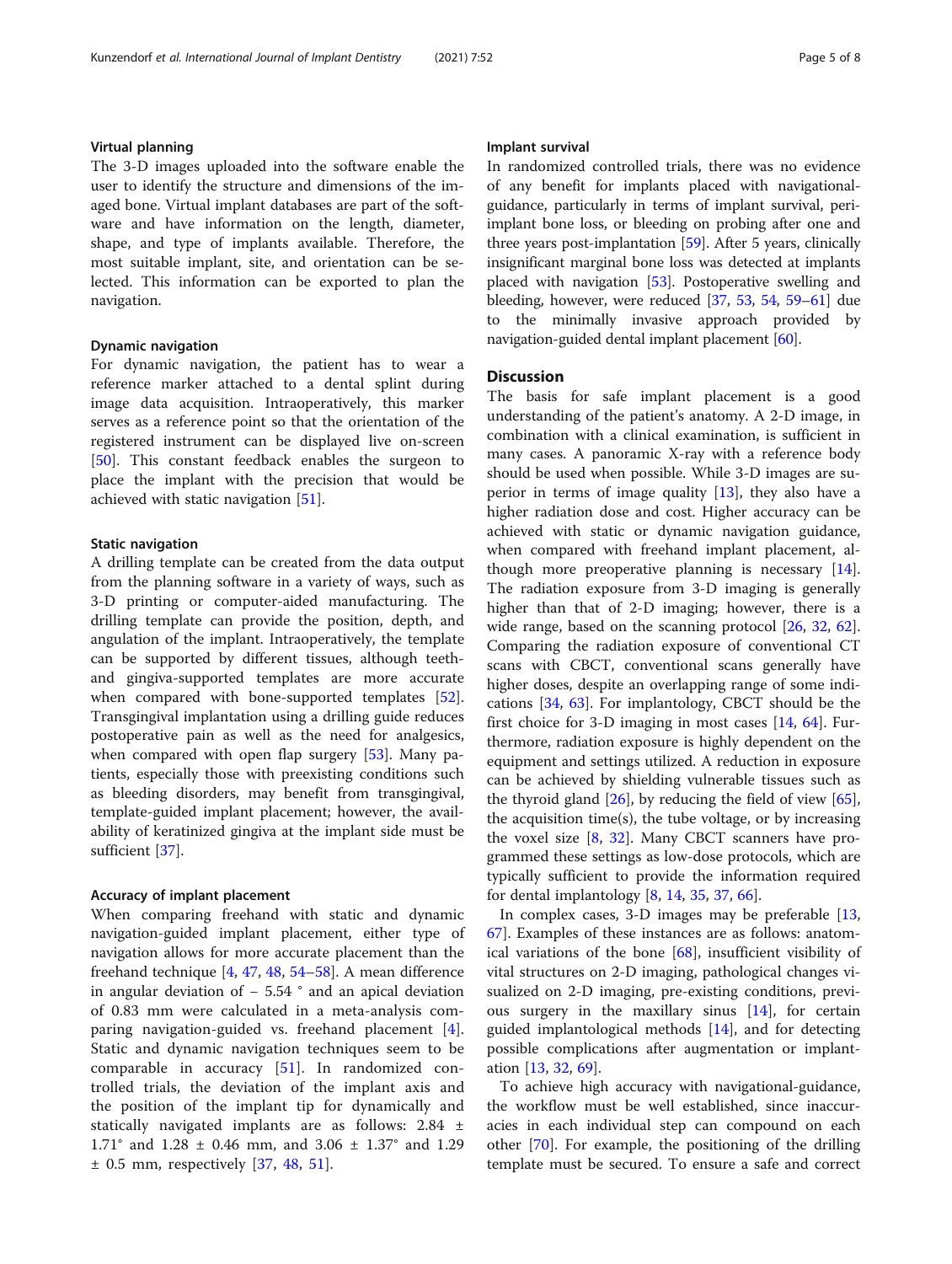<span id="page-5-0"></span>implant placement, a 2-mm [\[21](#page-6-0)] safety margin adjacent to vital structures, such as the mandibular nerve, should be utilized during the planning process [13].

The use of navigation should be considered in the following situations: for special prosthetic techniques like immediate implant placement, as support for minimally invasive techniques, or after complex jaw reconstructions [[71](#page-7-0)]. There were no studies found that indicated a reduction of adverse events, such as nerve damage, when using 3-D imaging or navigationalguidance. This is most likely due to the fact that adverse events occur very infrequently, and the number requiring treatment that is needed to show a significant difference is prohibitively high for a limited study population. Additionally, it is likely that more support tools were used at difficult implant sites, which may be another reason for the absence of comparative studies. Future studies evaluating these differences would be beneficial. No studies were present investigating whether a higher accuracy in the implants placed with navigational guidance leads to a higher long-term survival of the prosthetic. Further research in this regard would also be beneficial. The limitations of the present study were primarily due to the heterogeneity of the included studies. Furthermore, many of the described outcome parameters depend on the personal skills and experience of the surgeon.

#### Conclusion

Although the availability of 3-D imaging is rapidly increasing, the temptation to utilize 3-D imaging in every implant placement has to be resisted. Despite the higher accuracy achieved in implants placed with the help of navigation, a difference in the survival of the implants has not been proven. In order to achieve the best possible outcome for the patient, the potential harm caused by radiation exposure also should be considered. Decisions regarding the imaging technique and the scanning protocols should be made on a case-by-case basis.

#### Supplementary Information

The online version contains supplementary material available at [https://doi.](https://doi.org/10.1186/s40729-021-00328-9) [org/10.1186/s40729-021-00328-9.](https://doi.org/10.1186/s40729-021-00328-9)

Additional file 1. Evidence table

#### Acknowledgements

The present systematic review was invited to be presented at the Deutsche Gesellschaft für Implantologie (DGI) consensus conference to prepare a guideline.

#### Authors' contributions

Each author contributed substantially to the conception and design of the work. Additionally, each author approves the submitted version, approves to be accountable for their individual contributions, and ensures the resolution of future questions.

#### Funding

No funding was received for this study.

#### Availability of data and materials

The datasets analyzed during the present study are available at Pubmed (<https://pubmed.ncbi.nlm.nih.gov/>).

#### **Declarations**

Ethics approval and consent to participate Not applicable

#### Consent for publication

Not applicable

#### Competing interests

Burkhard Kunzendorf, Hendrik Naujokat, and Jörg Wiltfang declare that they have no competing interests.

#### Received: 14 December 2020 Accepted: 18 March 2021 Published online: 27 May 2021

#### References

- 1. Jensen C, Raghoebar GM, Meijer HJ, Schepers R, Cune MS. Comparing two diagnostic procedures in planning dental implants to support a mandibular free-ending removable partial denture. Clin Implant Dentistry Relat Res. 2016;18(4):678–85. [https://doi.org/10.1111/cid.12359.](https://doi.org/10.1111/cid.12359)
- 2. Pertl L, Gashi-Cenkoglu B, Reichmann J, Jakse N, Pertl C. Preoperative assessment of the mandibular canal in implant surgery: comparison of rotational panoramic radiography (OPG), computed tomography (CT) and cone beam computed tomography (CBCT) for preoperative assessment in implant surgery. Eur J Oral Implantol. 2013;6(1):73–80.
- 3. Sahota J, Bhatia A, Gupta M, Singh V, Soni J, Soni R. Reliability of orthopantomography and cone-beam computed tomography in presurgical implant planning: a clinical study. J Contemp Dental Pract. 2017; 18(8):665–9. [https://doi.org/10.5005/jp-journals-10024-2103.](https://doi.org/10.5005/jp-journals-10024-2103)
- 4. Chen S, Ou Q, Lin X, Wang Y. Comparison between a computer-aided surgical template and the free-hand method: a systematic review and meta-analysis. Implant Dent. 2019;28(6):578–89. [https://doi.org/10.1097/ID.](https://doi.org/10.1097/ID.0000000000000915) [0000000000000915](https://doi.org/10.1097/ID.0000000000000915).
- 5. <https://www.sign.ac.uk/checklists-and-notes> 2020.
- 6. Suomalainen A, Pakbaznejad Esmaeili E, Robinson S. Dentomaxillofacial imaging with panoramic views and cone beam CT. Insights Into Imaging. 2015;6(1):1–16. [https://doi.org/10.1007/s13244-014-0379-4.](https://doi.org/10.1007/s13244-014-0379-4)
- 7. Benavides E, Rios HF, Ganz SD, An CH, Resnik R, Reardon GT, et al. Use of cone beam computed tomography in implant dentistry: the International Congress of Oral Implantologists consensus report. Implant Dent. 2012;21(2): 78–86. <https://doi.org/10.1097/ID.0b013e31824885b5>.
- 8. Yeung AWK, Jacobs R, Bornstein MM. Novel low-dose protocols using cone beam computed tomography in dental medicine: a review focusing on indications, limitations, and future possibilities. Clin Oral Investig. 2019;23(6): 2573–81. [https://doi.org/10.1007/s00784-019-02907-y.](https://doi.org/10.1007/s00784-019-02907-y)
- 9. Shahidi S, Zamiri B, Abolvardi M, Akhlaghian M, Paknahad M. Comparison of dental panoramic radiography and CBCT for measuring vertical bone height in different horizontal locations of posterior mandibular alveolar process. J Dentistry (Shiraz, Iran). 2018;19(2):83–91.
- 10. Shelley AM, Glenny AM, Goodwin M, Brunton P, Horner K. Conventional radiography and cross-sectional imaging when planning dental implants in the anterior edentulous mandible to support an overdenture: a systematic review. Dento Maxillo Facial Radiol. 2014;43(2):20130321. [https://doi.org/1](https://doi.org/10.1259/dmfr.20130321) [0.1259/dmfr.20130321.](https://doi.org/10.1259/dmfr.20130321)
- 11. Harris D, Horner K, Gröndahl K, Jacobs R, Helmrot E, Benic GI, et al. E.A.O. guidelines for the use of diagnostic imaging in implant dentistry 2011. A consensus workshop organized by the European Association for Osseointegration at the Medical University of Warsaw. Clin Oral Implants Res. 2012;23(11):1243–53. [https://doi.org/10.1111/j.1600-0501.2012.02441.x.](https://doi.org/10.1111/j.1600-0501.2012.02441.x)
- 12. Tang Z, Liu X, Chen K. Comparison of digital panoramic radiography versus cone beam computerized tomography for measuring alveolar bone. Head Face Med. 2017;13(1):2. <https://doi.org/10.1186/s13005-017-0135-3>.
- 13. Weiss R 2nd, Read-Fuller A. Cone Beam Computed tomography in oral and maxillofacial surgery: an evidence-based review. Dentistry J. 2019;7:2.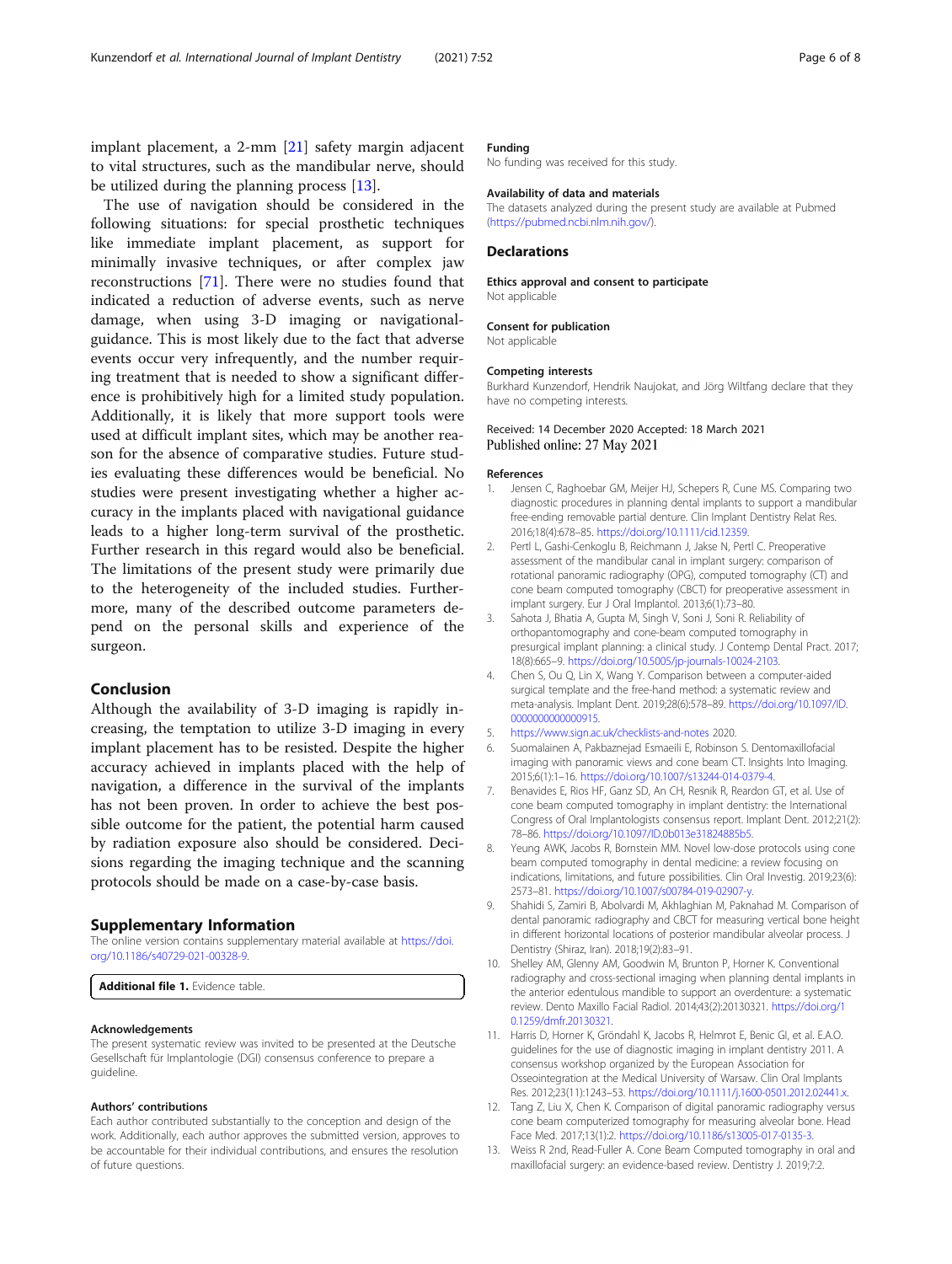- <span id="page-6-0"></span>14. Rios HF, Borgnakke WS, Benavides E. The use of cone-beam computed tomography in management of patients requiring dental implants: an American Academy of Periodontology best evidence review. J Periodontol. 2017;88(10):946–59. [https://doi.org/10.1902/jop.2017.160548.](https://doi.org/10.1902/jop.2017.160548)
- 15. Pauwels R, Jacobs R, Singer SR, Mupparapu M. CBCT-based bone quality assessment: are Hounsfield units applicable? Dento Maxillo Facial Radiol. 2015;44(1):20140238. [https://doi.org/10.1259/dmfr.20140238.](https://doi.org/10.1259/dmfr.20140238)
- 16. Ibrahim N, Parsa A, Hassan B, van der Stelt P, Aartman IH, Wismeijer D. Accuracy of trabecular bone microstructural measurement at planned dental implant sites using cone-beam CT datasets. Clin Implants Res. 2014; 25(8):941–5. [https://doi.org/10.1111/clr.12163.](https://doi.org/10.1111/clr.12163)
- 17. Ibrahim N, Parsa A, Hassan B, van der Stelt P, Wismeijer D. Diagnostic imaging of trabecular bone microstructure for oral implants: a literature review. Dento Maxillo facial Radiol. 2013;42(3):20120075. [https://doi.org/1](https://doi.org/10.1259/dmfr.20120075) [0.1259/dmfr.20120075](https://doi.org/10.1259/dmfr.20120075).
- 18. Kang SR, Bok SC, Choi SC, Lee SS, Heo MS, Huh KH, et al. The relationship between dental implant stability and trabecular bone structure using conebeam computed tomography. J Periodontal Implant Sci. 2016;46(2):116–27. <https://doi.org/10.5051/jpis.2016.46.2.116>.
- 19. Nicolielo LFP, Van Dessel J, van Lenthe GH, Lambrichts I, Jacobs R. Computer-based automatic classification of trabecular bone pattern can assist radiographic bone quality assessment at dental implant site. Br J Radiol. 2018;91(1092):20180437. <https://doi.org/10.1259/bjr.20180437>.
- 20. Pauwels R, Sessirisombat S, Panmekiate S. Mandibular bone structure analysis using cone beam computed tomography vs primary implant stability: an ex vivo study. Int J Oral Maxillofac Implants. 2017;32(6):1257–65. [https://doi.org/10.11607/jomi.6210.](https://doi.org/10.11607/jomi.6210)
- 21. Fokas G, Vaughn VM, Scarfe WC, Bornstein MM. Accuracy of linear measurements on CBCT images related to presurgical implant treatment planning: a systematic review. Clin Oral Implants Res. 2018;29(Suppl 16): 393–415. <https://doi.org/10.1111/clr.13142>.
- 22. Poeschl PW, Schmidt N, Guevara-Rojas G, Seemann R, Ewers R, Zipko HT, et al. Comparison of cone-beam and conventional multislice computed tomography for image-guided dental implant planning. Clin Oral Investig. 2013;17(1):317–24. <https://doi.org/10.1007/s00784-012-0704-6>.
- 23. Dings JP, Verhamme L, Merkx MA, Xi T, Meijer GJ, Maal TJ. Reliability and accuracy of cone beam computed tomography versus conventional multidetector computed tomography for image-guided craniofacial implant planning: an in vitro study. Int J Oral Maxillofac Implants. 2019;34(3):665–72. [https://doi.org/10.11607/jomi.6915.](https://doi.org/10.11607/jomi.6915)
- 24. CKK L, EHN P, TKL L, ECM L, Chow TW. Accuracy of radiographic measurements for implant planning using cone-beam and helical computer tomography. J Investigative Clin Dentistry. 2017;8:3.
- 25. The 2007 Recommendations of the International Commission on Radiological Protection. ICRP publication 103. Annals ICRP. 2007;37(2-4):1– 332.
- 26. Signorelli L, Patcas R, Peltomaki T, Schatzle M. Radiation dose of cone-beam computed tomography compared to conventional radiographs in orthodontics. J Orofac Orthop. 2016;77(1):9–15.
- 27. Bornstein MM, Scarfe WC, Vaughn VM, Jacobs R. Cone beam computed tomography in implant dentistry: a systematic review focusing on guidelines, indications, and radiation dose risks. Int J Oral Maxillofac Implants. 2014;29(Suppl):55–77. <https://doi.org/10.11607/jomi.2014suppl.g1.4>.
- 28. Al-Okshi A, Nilsson M, Petersson A, Wiese M, Lindh C. Using GafChromic film to estimate the effective dose from dental cone beam CT and panoramic radiography. Dento Maxillo Facial Radiol. 2013;42(7):20120343. [https://doi.](https://doi.org/10.1259/dmfr.20120343) [org/10.1259/dmfr.20120343](https://doi.org/10.1259/dmfr.20120343).
- 29. Grunheid T, Kolbeck Schieck JR, Pliska BT, Ahmad M, Larson BE. Dosimetry of a cone-beam computed tomography machine compared with a digital x-ray machine in orthodontic imaging. Am J Orthodontics Dentofacial Orthop. 2012;141(4):436–43. <https://doi.org/10.1016/j.ajodo.2011.10.024>.
- 30. Qiang W, Qiang F, Lin L. Estimation of effective dose of dental x-ray devices. Radiat Prot Dosim. 2019;183(4):417–21.
- 31. SEDENTEXCT project. Radiation protection: cone beam CT for dental and maxillofacial radiology. Evidence Based Guidelines (v20 Final). 2011.
- 32. Jacobs R, Salmon B, Codari M, Hassan B, Bornstein MM. Cone beam computed tomography in implant dentistry: recommendations for clinical use. BMC Oral Health. 2018;18(1):88. [https://doi.org/10.1186/s12903-018-](https://doi.org/10.1186/s12903-018-0523-5) [0523-5.](https://doi.org/10.1186/s12903-018-0523-5)
- 33. Rehani MM, Gupta R, Bartling S, Sharp GC, Pauwels R, Berris T, et al. Radiological protection in cone beam computed tomography (CBCT). ICRP

Publication 129. Ann ICRP. 2015;44(1):9–127. [https://doi.org/10.1177/014664](https://doi.org/10.1177/0146645315575485) [5315575485.](https://doi.org/10.1177/0146645315575485)

- 34. Stratis A, Zhang G, Lopez-Rendon X, Politis C, Hermans R, Jacobs R, et al. Two examples of indication specific radiation dose calculations in dental CBCT and multidetector CT scanners. Physica medica. 2017;41:71–7.
- 35. Feragalli B, Rampado O, Abate C, Macri M, Festa F, Stromei F, et al. Cone beam computed tomography for dental and maxillofacial imaging: technique improvement and low-dose protocols. La Radiol Medica. 2017; 122(8):581–8. <https://doi.org/10.1007/s11547-017-0758-2>.
- 36. Shin HS, Nam KC, Park H, Choi HU, Kim HY, Park CS. Effective doses from panoramic radiography and CBCT (cone beam CT) using dose area product (DAP) in dentistry. Dento maxillo Facial Radiol. 2014;43(5):20130439. [https://](https://doi.org/10.1259/dmfr.20130439) [doi.org/10.1259/dmfr.20130439](https://doi.org/10.1259/dmfr.20130439).
- 37. Wismeijer D, Joda T, Flugge T, Fokas G, Tahmaseb A, Bechelli D, et al. Group 5 ITI Consensus Report: Digital technologies. Clin Oral Implants Res. 2018; 29(Suppl 16):436–42. [https://doi.org/10.1111/clr.13309.](https://doi.org/10.1111/clr.13309)
- 38. Jaju PP, Jaju SP. Cone-beam computed tomography: Time to move from ALARA to ALADA. Imaging Sci Dentistry. 2015;45(4):263–5. [https://doi.org/1](https://doi.org/10.5624/isd.2015.45.4.263) [0.5624/isd.2015.45.4.263](https://doi.org/10.5624/isd.2015.45.4.263).
- 39. Pires CA, Bissada NF, Becker JJ, Kanawati A, Landers MA. Mandibular incisive canal: cone beam computed tomography. Clin Implant Dentistry Related Res. 2012;14(1):67–73. [https://doi.org/10.1111/j.1708-8208.2009.00228.x.](https://doi.org/10.1111/j.1708-8208.2009.00228.x)
- 40. Ferreira Barbosa DA, Barros ID, Teixeira RC, Menezes Pimenta AV, Kurita LM, Barros Silva PG, et al. Imaging aspects of the mandibular incisive canal: A PROSPERO-registered systematic review and meta-analysis of cone beam computed tomography studies. Int J Oral Maxillofac Implants. 2019;34(2): 423–33. [https://doi.org/10.11607/jomi.6730.](https://doi.org/10.11607/jomi.6730)
- 41. Haas LF, Dutra K, Porporatti AL, Mezzomo LA, De Luca CG, Flores-Mir C, et al. Anatomical variations of mandibular canal detected by panoramic radiography and CT: a systematic review and meta-analysis. Dento Maxillo Facial Radiol. 2016;45(2):20150310. <https://doi.org/10.1259/dmfr.20150310>.
- 42. de Brito AC, Nejaim Y, de Freitas DQ, de Oliveira Santos C. Panoramic radiographs underestimate extensions of the anterior loop and mandibular incisive canal. Imaging Sci Dentistry. 2016;46(3):159–65. [https://doi.org/10.](https://doi.org/10.5624/isd.2016.46.3.159) [5624/isd.2016.46.3.159.](https://doi.org/10.5624/isd.2016.46.3.159)
- 43. Sheridan RA, Chiang YC, Decker AM, Sutthiboonyapan P, Chan HL, Wang HL. The effect of implant-induced artifacts on interpreting adjacent bone structures on cone-beam computed tomography scans. Implant Dent. 2018; 27(1):10–4. <https://doi.org/10.1097/ID.0000000000000684>.
- 44. LOL B, Mukai E, Oderich E, Porporatti AL, Pacheco-Pereira C, Tortamano P, et al. Comparative analysis of imaging techniques for diagnostic accuracy of peri-implant bone defects: a meta-analysis. Oral Surgral Med Oral Pathol Oral Radiol. 2017;124(4):432–40.e5.
- 45. Yepes JF, Al-Sabbagh M. Use of cone-beam computed tomography in early detection of implant failure. Dental Clin North Am. 2015;59(1):41–56. [https://](https://doi.org/10.1016/j.cden.2014.09.003) [doi.org/10.1016/j.cden.2014.09.003](https://doi.org/10.1016/j.cden.2014.09.003).
- 46. Dave M, Davies J, Wilson R, Palmer R. A comparison of cone beam computed tomography and conventional periapical radiography at detecting peri-implant bone defects. Clin Oral Implants Res. 2013;24(6):671– 8. <https://doi.org/10.1111/j.1600-0501.2012.02473.x>.
- 47. Alevizakos V, Mitov G, Stoetzer M, von See C. A retrospective study of the accuracy of template-guided versus freehand implant placement: a nonradiologic method. Oral Surg Oral Med Oral Pathol Oral Radiol. 2019; 128(3):220.
- 48. Vercruyssen M, Cox C, Coucke W, Naert I, Jacobs R, Quirynen M. A randomized clinical trial comparing guided implant surgery (bone- or mucosa-supported) with mental navigation or the use of a pilot-drill template. J Clin Periodontol. 2014;41(7):717–23. [https://doi.org/10.1111/](https://doi.org/10.1111/jcpe.12231) [jcpe.12231.](https://doi.org/10.1111/jcpe.12231)
- 49. Block MS, Emery RW. Static or Dynamic navigation for implant placementchoosing the method of guidance. J Oral Maxillofac Surg. 2016;74(2):269–77. [https://doi.org/10.1016/j.joms.2015.09.022.](https://doi.org/10.1016/j.joms.2015.09.022)
- 50. Stefanelli LV, DeGroot BS, Lipton DI, Mandelaris GA. Accuracy of a dynamic dental implant navigation system in a private practice. Int J Oral Maxillofac Implants. 2019;34(1):205–13. <https://doi.org/10.11607/jomi.6966>.
- 51. Kaewsiri D, Panmekiate S, Subbalekha K, Mattheos N, Pimkhaokham A. The accuracy of static vs. dynamic computer-assisted implant surgery in single tooth space: a randomized controlled trial. Clin Oral Implants Res. 2019; 30(6):505–14. [https://doi.org/10.1111/clr.13435.](https://doi.org/10.1111/clr.13435)
- 52. Raico Gallardo YN, da Silva-Olivio IRT, Mukai E, Morimoto S, Sesma N, Cordaro L. Accuracy comparison of guided surgery for dental implants